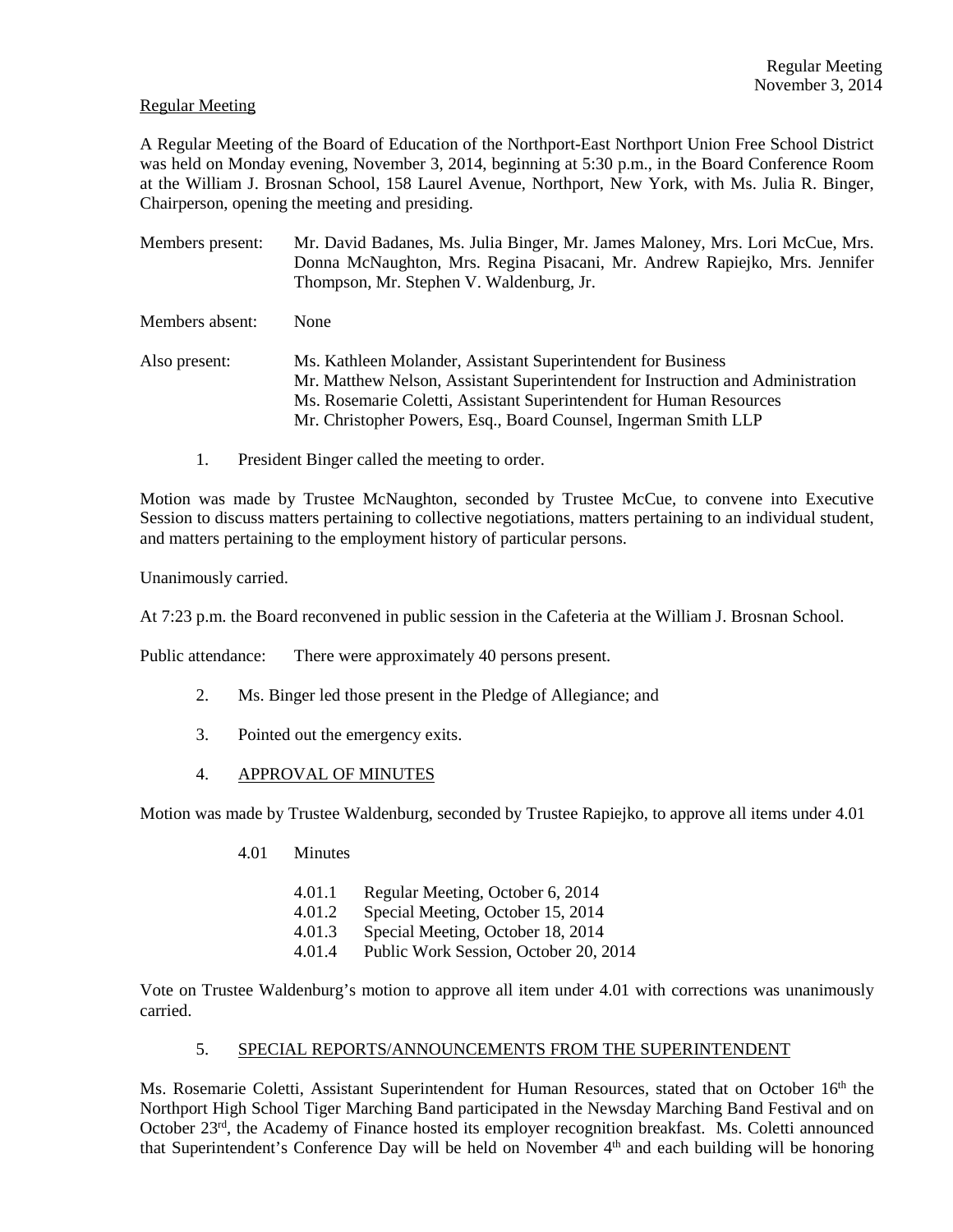staff members who have served the district for 25, 30 and 35 years.

Dr. Izzet Mergen, Director of Music, introduced the following three high school students who were accepted in to the National Association for Music Education 2014 All-National Honors Ensembles: Zachary Castro, Grant Schmidt and Miranda Schmidt. The students performed on October 29<sup>th</sup> at the Grand Ole Opry House in Nashville, Tennessee.

Dr. Mergen announced that the Northport High School auditorium Rededication will take place on Saturday, January  $10<sup>th</sup>$  with a ribbon cutting ceremony and scheduled performances.

President Binger commented on the conduct of Board meetings stating that the purpose of the District is to promote the best possible education for all of the children who live in the District. Ms. Binger discussed the elements that set the stage for an effective meeting including an atmosphere of respect and trust which promotes a free and creative exchange of ideas and information, giving the benefit of the doubt to meeting participants. Ms. Binger noted that meetings held in an unfriendly, disrespectful or hostile atmosphere do not foster good decisions. A good meeting requires clear procedural rules that are understood and respected by everyone present. Ms. Binger stated that the rules for public participation have not been clear and have contributed to a breakdown of order and a serious degradation of the atmosphere of the meeting. President Binger noted that the Open Meetings Law requires meetings to be held in public, but does not require that there be any public participation. However, since the Board values and welcomes the input of the public, Board policy does provide for public comment and participation. President Binger stated that public participation has to follow certain rules so that the Board can carry out its duties effectively and complete its business in a reasonable amount of time, and so that an atmosphere of respect and decorum is maintained and the free exchange of ideas and information is promoted in an orderly manner.

Board Counsel Christopher Powers stated that there are two items on the agenda, 5.01 presentation of the annual report by Cullen & Danowski, and 5.02, acceptance of the report. Mr. Powers stated that Education Law §2116a, Commissioners Regulation 170.2, and Public Officer Law §103 requires that the Board make available to the public documents that will be the subject of discussion at the Board meeting. Mr. Powers noted that the external audit report was not made available to the public. He recommended that the items be pulled from the agenda and another meeting be scheduled for the presentation of the annual report.

Motion was made by Trustee Badanes, seconded by Trustee McNaughton, to table item 5.01 and 5.02 to a future Board meeting.

Unanimously carried.

 5.01 Annual Report of the Independent Auditor, prepared by Cullen & Danowski, LLP for the year ended June 30, 2014 – Mr. Peter Rodriguez presenting - TABLED

 5.02 Acceptance of the Annual Report of the Independent Auditor, prepared by Cullen & Danowski, LLP for the year ended June 30, 2014 – TABLED

President Binger asked the District Clerk to poll the Board for availability for a Board meeting to take place before November 15<sup>th</sup>. The report will be posted to the District's website.

5.03 For Information: Upcoming Meetings.

The President of the Board reviewed the upcoming Board of Education meetings scheduled for November 17<sup>th</sup> and December 8<sup>th</sup>.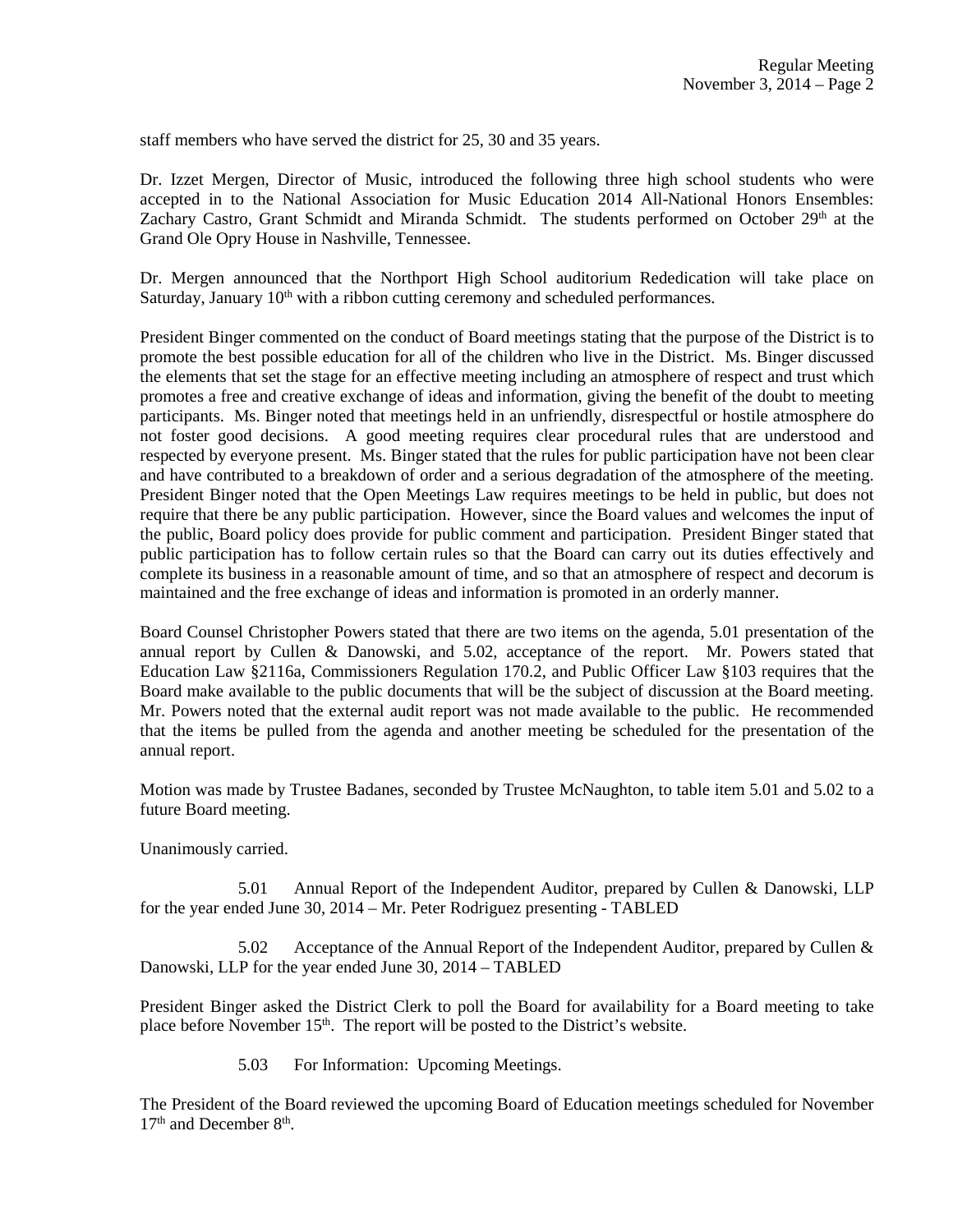# 6. COMMUNICATIONS

There were no communications to the Board.

# 7. PUBLIC PARTICIPATION

Name Comment

Robyn Carlson Asked the Board to change the transportation policy and administrative Parent regulation with regards to designated school entrances. Ms. Carlson requested that this item be added to the Policy Committee Meeting scheduled for November 10<sup>th</sup>.

Trustee Thompson, Policy Committee Chairperson, stated that the agenda has not been finalized for the Policy Committee Meeting. Mrs. Thompson noted that the Board needs to be provided with additional information before they can discuss changes to the regulation.

There was a brief discussion regarding procedures for changing administrative regulations, New York State Education Law regarding official school entry points, the establishment of the entrance points in the administrative regulation and the possible consequences of changing them, and the possible financial impact to the District in changing the regulation to one entrance.

| Allison Beyersdorf | Inquired about the outlook for full day kindergarten with the        |
|--------------------|----------------------------------------------------------------------|
| Parent             | implementation of Common core and the increased demands of students. |

President Binger stated that the Board is waiting for the results of the demographic and space utilization study.

President Binger announced that the energy performance contract has been approved by the State.

# 8. SUPERINTENDENT'S REPORT, GENERAL - FOR BOARD ACTION

Motion was made by Trustee Rapiejko, seconded by Trustee Waldenburg, to approve item 8.01

 8.01 Personnel Actions Report, dated November 3, 2014, attached and made part of the official minutes.

President Binger announced the retirements of John Manolakes, Norwood Avenue Elementary School Special Education Teacher and Concetta Tetro, Clerk Typist Northport High School.

Vote on Trustee Rapiejko's motion to approve item 8.01 was as follows:

YES: Mr. Badanes, Ms. Binger, Mr. Maloney, Mrs. McCue, Mrs. Pisacani, Mr. Rapiejko, Mrs. Thompson, Mr. Waldenburg

ABSTAIN: Mrs. McNaughton

Motion passed.

Motion was made by Trustee Waldenburg, seconded by Trustee Maloney, to approve items 8.02 through 8.05

8.02 Approving Schedule J, Committee on Special Education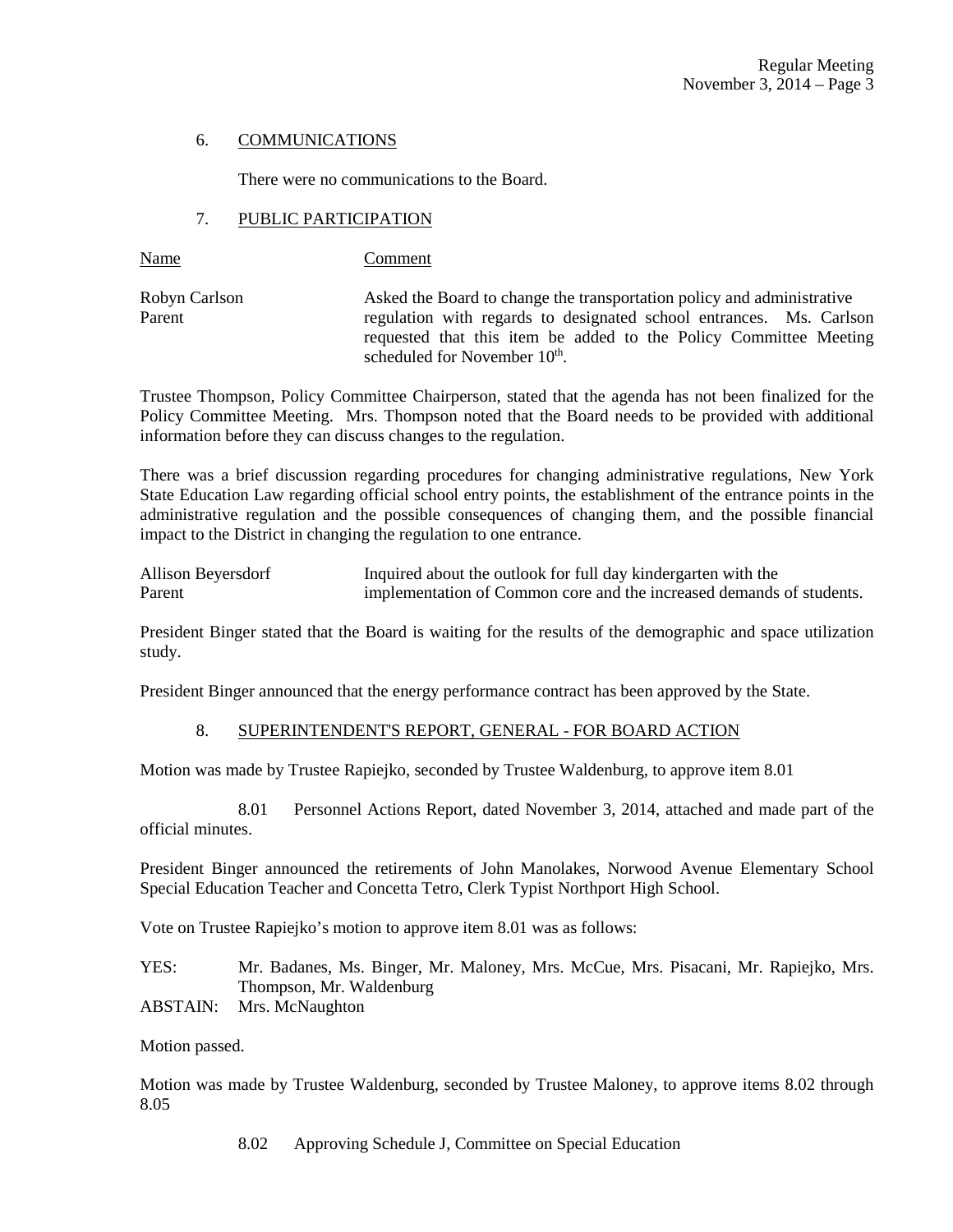8.03 Approving request for foreign travel for students to countries outside of the United States during the 2014-2015 school year:

- Nicaragua (February 11-20, 2015)
- Nicaragua (March 31 April 10, 2015)
- Paris, Riviera and Rome (April  $2 11$ , 2015)

8.04 Receiving for a first reading the following textbook:

8.04.1 CJ2014, Fagan, Pearson 2014, Criminal Justice, Grades 9-12

8.05 Receiving for a second reading and adopting the following policies:

|        | $8.05.1$ #7100 – "Facilities Planning"                                |
|--------|-----------------------------------------------------------------------|
|        | $8.05.2$ #7120 – "Enrollment Projections"                             |
|        | $8.05.3$ #7130 – "Development and Land Use"                           |
|        | 8.05.4 #7310 – "Developing Educational Specifications for Facilities" |
|        | $8.05.5$ #8111 – "Reporting of Hazards"                               |
|        | $8.05.6$ #8134 – "Emergency Closings"                                 |
| 8.05.7 | #8220 – "Buildings and Grounds Maintenance and Inspection"            |
| 8.05.8 | #8415 – "Alcohol and Drug Testing of Bus Drivers"                     |
| 8.05.9 | #8900 - "Energy Management"                                           |

Vote on Trustee Waldenburg's motion to approve items under 8.02 through 8.05 was unanimously carried.

Motion was made by Trustee Waldenburg, seconded by Trustee Maloney, to approve all items under 9.0.

#### 9. SUPERINTENDENT'S REPORT, FINANCIAL – FOR BOARD ACTION

9.01 Receiving the following donations to the District:

 9.01.1 A Pilates Reform from Villency Design Group, LLC to Northport High School, value estimated by the donor to be \$9,600.00

 9.01.2 Nine maple trees from Mr. Brian Giehl to Ocean Avenue Elementary School, value estimated by the donor to be approximately \$4,500.00

9.02 Approving the following resolution:

"RESOLVED, that the Board of Education accept the donation of \$494.90 toward the purchase of classroom supplies for Northport Middle School and increase the 2014-2015 budget code A2110.5030.23.0300 by \$494.90 for this purpose.

RESOLVED, that the Board of Education hereby approves an increase in the revenue code A2705 of the 2014-2015 budget by \$494.90 with the understanding that this increase in revenue is the result of the Northport Middle School participation in Target Take Charge of Education Program"

9.03 Approving the following resolution:

"BE IT RESOLVED, that the Board of Education hereby gratefully accepts a donation of \$750 from Northport-East Northport residents whose names are more fully set forth in the attached document, for the purpose of covering the cost of transportation for the Northport High School Urban Studies class field trip on October 14, 2014 and increase the 2014-2015 budget code A2110.4161.30.2903 by \$750 for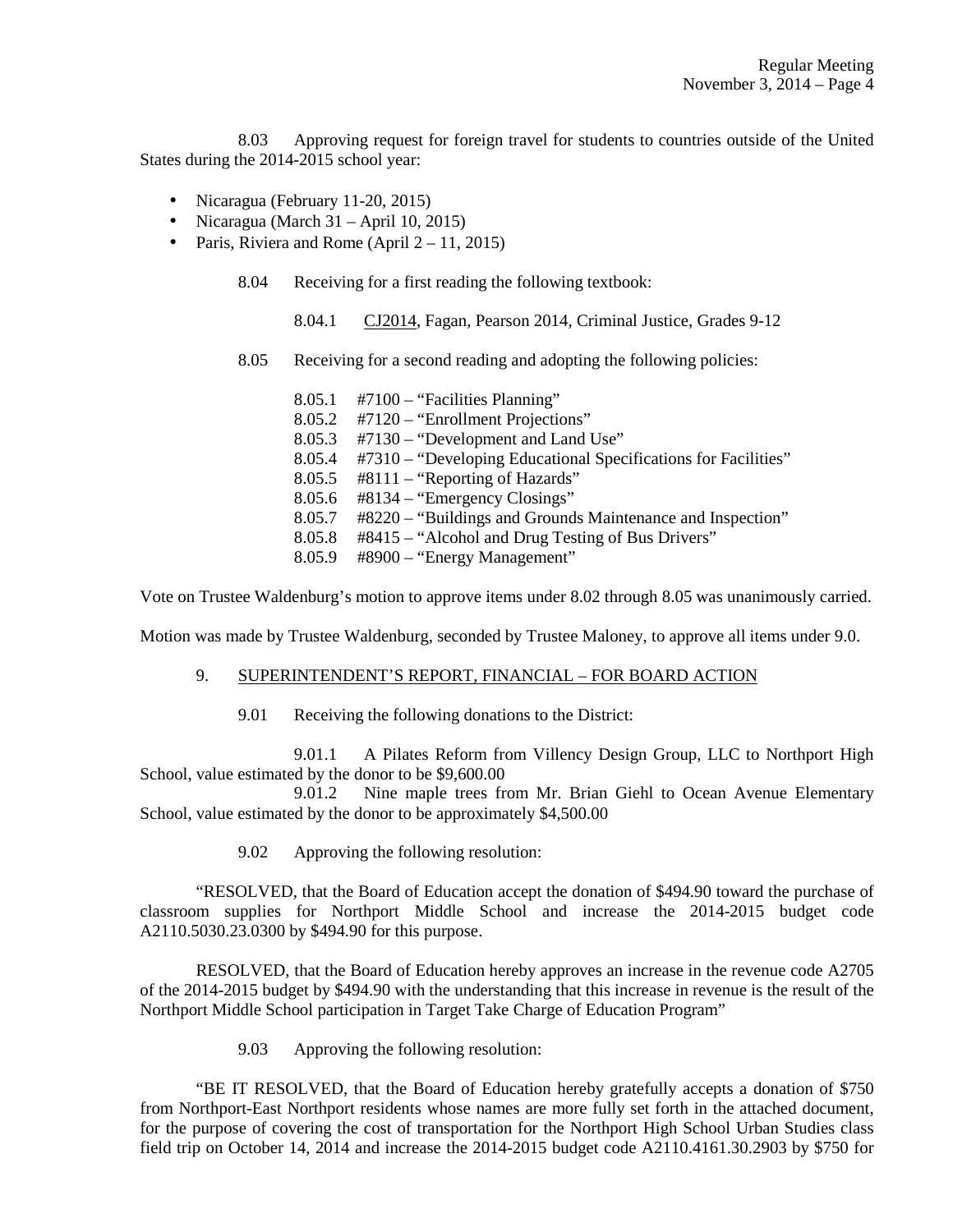this purpose.

BE IT RESOLVED, that the Board of Education hereby approves an increase in the revenue code A2705 of the 2014-2015 budget by \$750 with the understanding that this increase in revenue is the result of donations from Northport-East Northport residents."

 9.04 Approving a Supplementary Education Services Agreement between the Northport-East Northport Union Free School District and Paul Failla (ENMS)

 9.05 Approving a Supplementary Education Services Agreement between the Northport-East Northport Union Free School District and DLG Music Inc (DAS)

 9.06 Approving a State and Municipal Lease-Purchase Agreement between the Northport-East Northport Union Free School District and Music & Arts Center Inc.

 9.07 Approving Rider to Agreement (November 14, 2014 – November 16, 2014) between the Board of Education of the Northport-East Northport Union Free School District and Mount Alvernia (NHS)

 9.08 Approving a 2014-2015 Agreement and Release between the Northport-East Northport Union Free School District and a parent in reference to a special education student placement

 9.09 Approving two Fire Island Lighthouse School Visitation Applications between the Fire Island Lighthouse Preservation Society and the Northport-East Northport Union Free School District (FAS)

 9.10 Approving a Consultant Agreement between the Board of Education of the Northport-East Northport Union Free School District and the John W. Engeman Theater (FAS)

 9.11 Approving a Rider to Agreement between the Board of Education of the Northport-East Northport Union Free School District and the John W. Engeman Theater (FAS)

 9.12 Approving the Claims Auditor's Report of Warrants and Schedule of Claims for payments dated:

July 11, 2014 (Payroll Trust & Agency Warrant), July 15, 2014 (Accounts Payable Warrant), July 25, 2014 (Payroll Trust & Agency Warrant), July 31, 2014 (Accounts Payable Warrant), July 2014 (Claims Audit Report)

 9.13 Approving Claims Auditor's Reports for Warrants and Schedule of Claims for payments dated:

August 1, 2014 (Payroll Trust & Agency Warrant), August 14, 2014 (Accounts Payable Warrant), August 15, 2014 (Payroll Trust & Agency Warrant), August 28, 2014 (Payroll Trust & Agency Warrant), August 29, 2014 (Accounts Payable Warrant), August 2014 (Claims Audit Report)

 9.14 Approving the Treasurer's Report and Monthly Summary of Receipts and Disbursements:

- 9.14.1 Treasurer's Report for the period July 1, 2014 through July 31, 2014
- 9.14.2 Treasurer's Report for the period August 1, 2014 through August 31,

9.14.3 Monthly Summary of Receipts and Disbursements for July 2014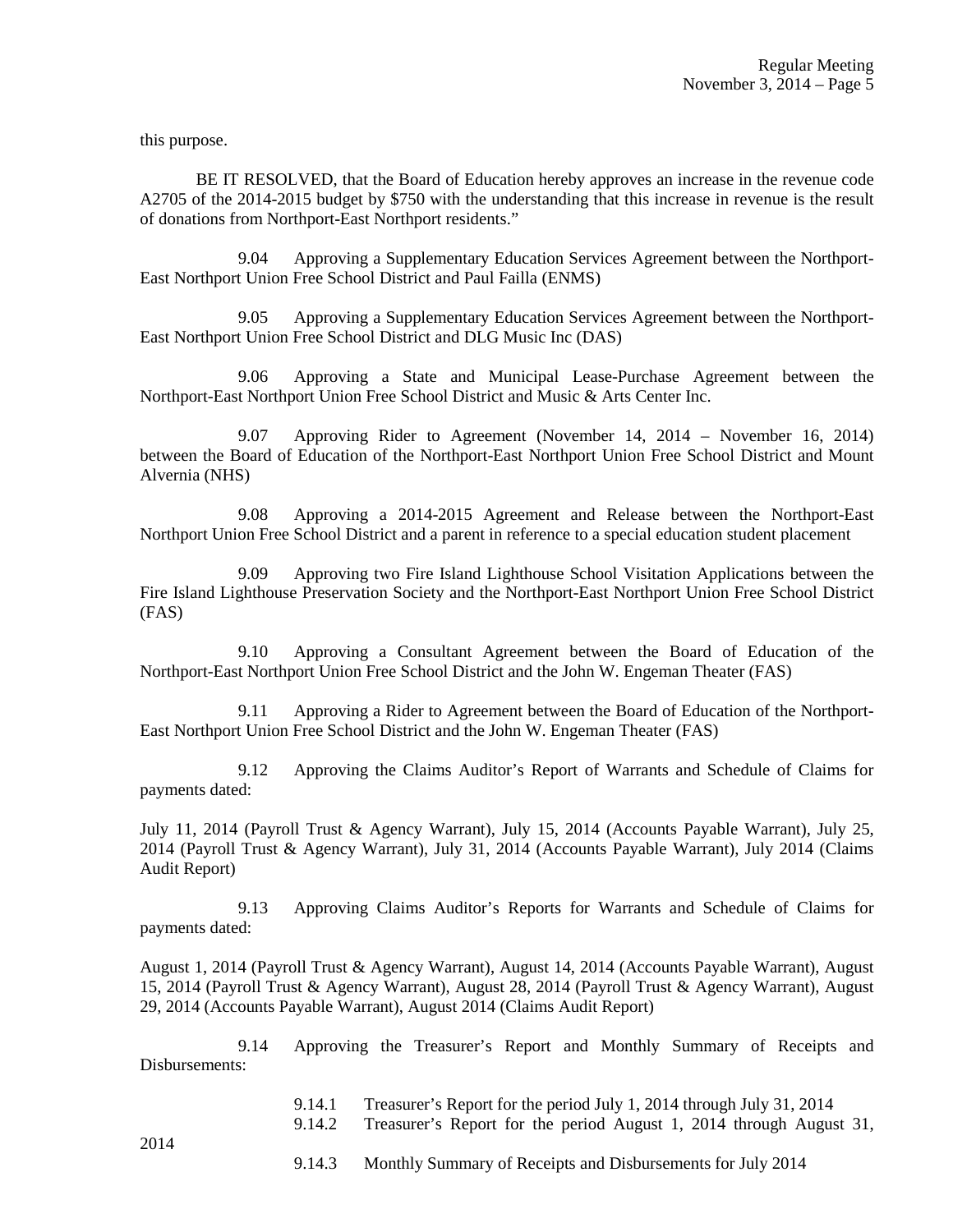- 9.14.4 Monthly Summary of Receipts and Disbursements for August 2014
- 9.15 Approving Schedule of Investments:
	- 9.15.1 Schedule of Investments as of July 31, 2014
	- 9.15.2 Schedule of Investments as of August 31, 2014

# 9.16 Approving Collateral Reports:

period July 1, 2014 – June 30, 2014

- 9.16.1 Collateral Report for July 2014
- 9.16.2 Collateral Report for August 2014
- 9.17 Approving Bank Reconciliation Reports:
	- 9.17.1 Bank Reconciliation Report for the month ended July 31, 2014
	- 9.17.2 Bank Reconciliation Report for the month ended August 31, 2014
- 9.18 Approving General Fund Projected Cash Flow Statements:

 9.18.1 For the year ending 2014-2015, Actual Data July 1, 2014 – July 31, 2014, Estimated Data August 1, 2014 – June 30, 2015

 9.18.2 For the year ending 2014-2015, Actual Data July 1, 2014 – August 31, 2014, Estimated Data September 1, 2014 – June 20, 2015

9.19 Approving transfer of general fund appropriations in the 2014-2015 budget

9.20 Approving Monthly Revenue and Budget Status Report, School Lunch Fund:

 9.20.1 Monthly Revenue and Budget Status Report, School Lunch Fund for the month ending July 31, 2014 9.20.2 Monthly Revenue and Budget Status Report, School Lunch Fund for the month ending August 31, 2014 9.20.3 Monthly Revenue and Budget Status Report, School Lunch Fund for the period July 1, 2013 – June 30, 2014

9.21 Approving Monthly Revenue and Budget Status Report, Special Aid Fund:

 9.21.1 Monthly Revenue and Budget Status Report, Special Aid Fund for the month ending July 31, 2014 9.21.2 Monthly Revenue and Budget Status Report, Special Aid Fund for the month ending August 31, 2014 9.21.3 Monthly Revenue and Budget Status Report, Special Aid Fund for the

9.22 Approving Monthly Revenue and Budget Status Report, General Fund:

 9.22.1 Monthly Revenue and Budget Status Report, General Fund for the month ending July 31, 2014 9.22.2 Monthly Revenue and Budget Status Report, General Fund for the month ending August 31, 2014 9.22.3 Monthly Revenue and Budget Status Report, General Fund for the period July 1, 2013 – June 30, 2014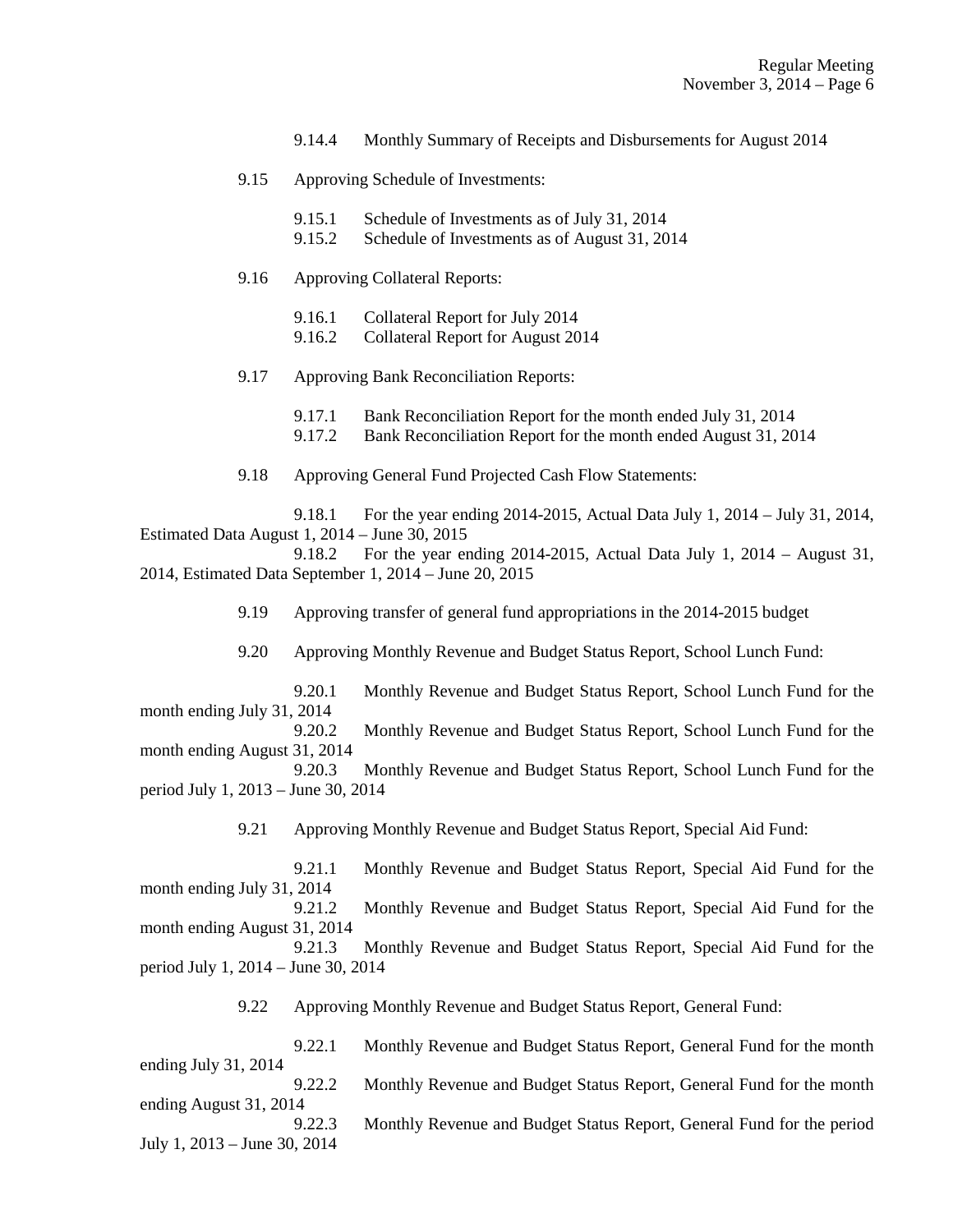9.23 Approving Monthly Revenue and Budget Status Report, Capital Fund:

 9.23.1 Monthly Revenue and Budget Status Report, General Fund for the month ending July 31, 2014 9.23.2 Monthly Revenue and Budget Status Report, General Fund for the month ending August 31, 2014 9.23.3 Monthly Revenue and Budget Status Report, General Fund for the period July 1, 2013 – June 30, 2014

 9.24 Approving Quarterly Trial Balance Report for all District Funds for the period April 1, 2014 – June 30, 2014

 9.25 Approving School Lunch Profit and Loss Statement for the month ending June 30, 2014

 9.26 Approving a Supplementary Education Services Agreement between the Northport-East Northport Union Free School District and Grace Heaphy

Vote on Trustee Waldenburg's motion to approve all items under 9.0 was unanimously carried.

- 10. SUPERINTENDENT'S REPORT FOR INFORMATION ONLY
	- 10.01 Schedule H Use of Facilities

# 11. UNFINISHED BUSINESS

Trustee McNaughton stated that at the end of RAP week there was a guest speaker from Teen Truth Live who told his own life story about overcoming addiction in a nonjudgmental way. Mrs. McNaughton stated that the responses from students was overwhelmingly positive. The staff will continue to wear purple on Fridays to reinforce the message of RAP week.

President Binger stated that three Board members attended the New York State School Boards Association Convention held in New York City October 26<sup>th</sup> through 28<sup>th</sup>. Trustee McCue presented a PowerPoint on NYSSBA Annual Business Meeting including resolutions that were adopted and not adopted. Mrs. McCue noted that four resolutions were brought from the floor with two passing. Mrs. McCue stated that she attended several seminars including keys to effective school safety, finding common ground models for effective public input at meetings, and an education leader's roundtable discussion on common core. Trustee McNaughton stated that she attended several seminars including cultivating respect between Boards, administration and staff, blended e-learning, collective bargaining updates and trends, and anatomy of goal setting. Trustee Thompson will present her report at a future Board meeting.

## 12. NEW BUSINESS

Trustee Badanes stated that he did not see why the administration could not put out the press releases that Syntax has done.

Trustee Waldenburg stated that the Board has hired Syntax for the year and will evaluate their services at the end.

President Binger stated that an e-mail list will be put together to send notifications of changes in dates or times of Board meetings.